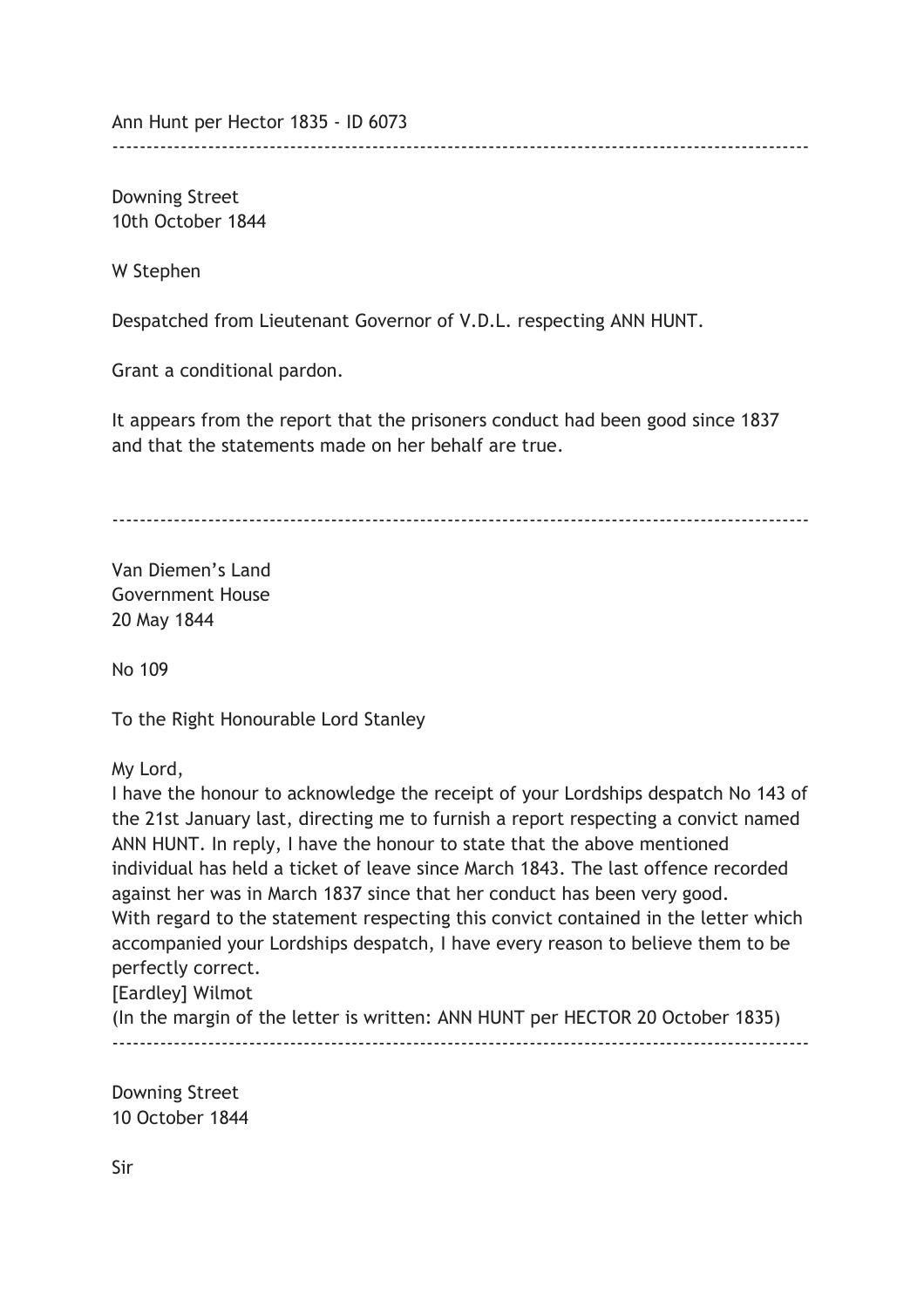With reference to your letter of the 18th January last enclosing copy your application in behalf of ANN HUNT a convict in V.D.L. I am directed by Lord Stanley to transmit to you for the information of Secretary Sir James [Forham] the copy of a report which has been received from Sir [ ] Wilmot respecting that convict.

I am Sir Your most humble servant James Steven ------------------------------------------------------------------------------------------------------

3rd Application

In Van Diemans Land

The former applicant states the prisoners husband is coming to this country to see his friends and is anxious that his wife should accompany him for which a free pardon is prayed for

------------------------------------------------------------------------------------------------------

2nd Application

In Van Diemans Land

Grant a conditional pardon, if the Governor shall find his statement of her [Prosecutor] to be taken.

The Prosecutor states that the prisoner bore a good character and that she has married a person of respectability and affluence in VDL on which grounds her pardon is applied for - 13 January 1844

Conditional Pardon 14 October 1844

------------------------------------------------------------------------------------------------------

Report from V.D.L. respecting ANN HUNT

It appears that the prisoner is really married to a respectable person as stated in the 4th Application and that her conduct has been uniformly correct.

Grant a free pardon

Free Pardon - 1st September 1848 ------------------------------------------------------------------------------------------------------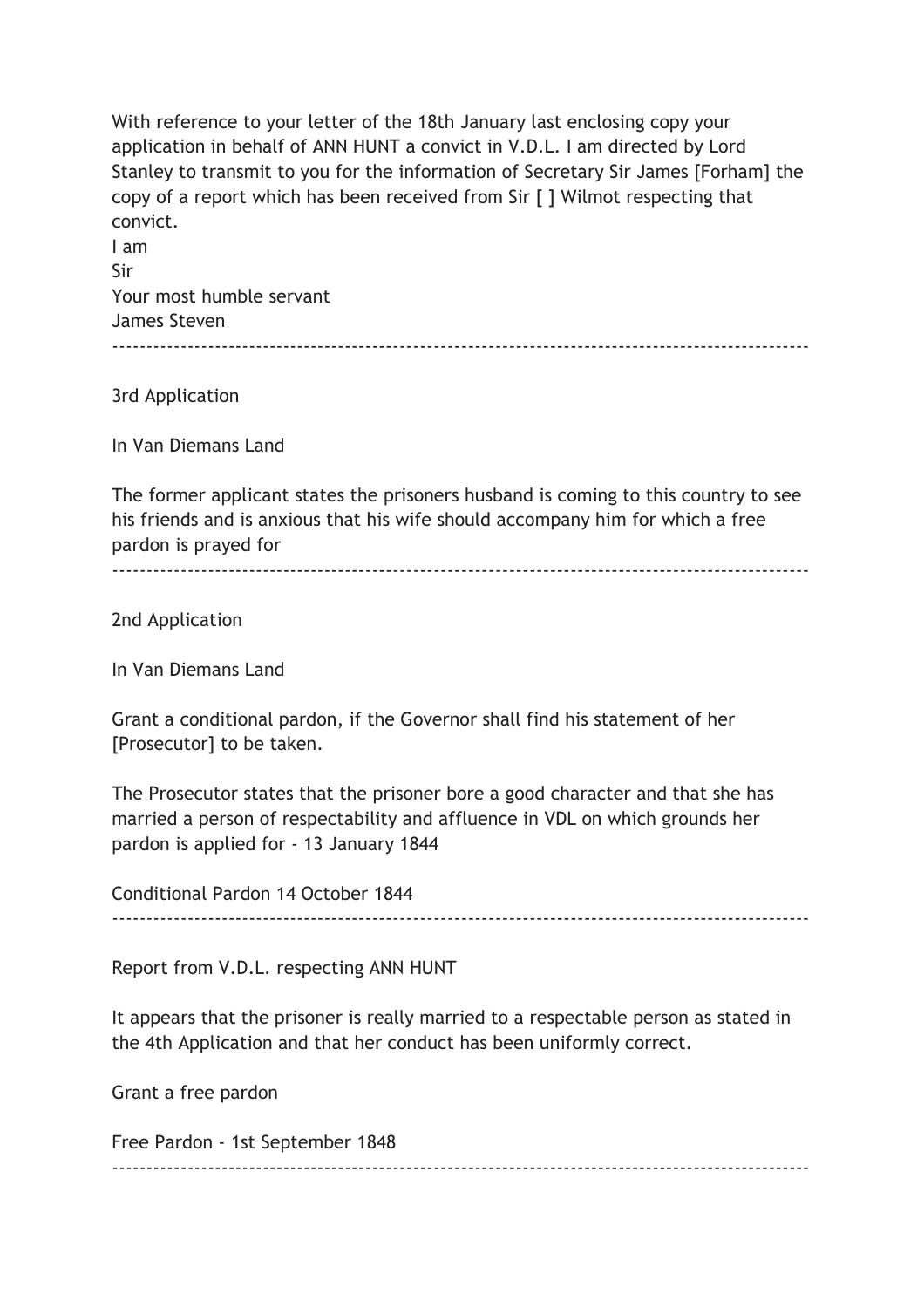Van Diemens Land Government House 9th March 1848

No 65 Executive To the Right Honourable Earl Grey.

My Lord,

I have the honour to acknowledge the receipt of your Lordship's despatch of the 6th August last No 193 transmitting copy of a letter addressed to Secretary Sir George Grey by Miss Bingham, together with its enclosure relative to the case of ANN HUNT now WADDAMS who was convicted at the Old Bailey Sessions in April 1835 of stealing in a dwelling house and sentenced to transportation for life, but was holding the indulgence of a Conditional Pardon. In accordance with your Lordship's instructions, I have caused enquiry to be made as to the correctness of the statement made by WADDAMS in her letter to Miss Bingham, and I have now to state that her conduct has been uniformly correct since her arrival in the Colony, that she is married as stated, to a person named WADDAMS, who keeps a small shop and is reported to be in a very good circumstances and who was formally and for some long period, employed as an Overseers in the Road Department I have,

W Denison

------------------------------------------------------------------------------------------------------

Colonial Office 25th August 1848

Sir

With reference to the letter from the Home Office of 28th July 1847, I am directed to transmit to you for the information of Secretary Sir George Grey the copy of a despatch from the Lieutenant Governor of Van Diemens Land reporting upon the character of Mrs WADDAMS formally ANN HUNT a convict.

------------------------------------------------------------------------------------------------------

I have the honour to be Sir Your most obedient servant Herman [M ]

4th Application